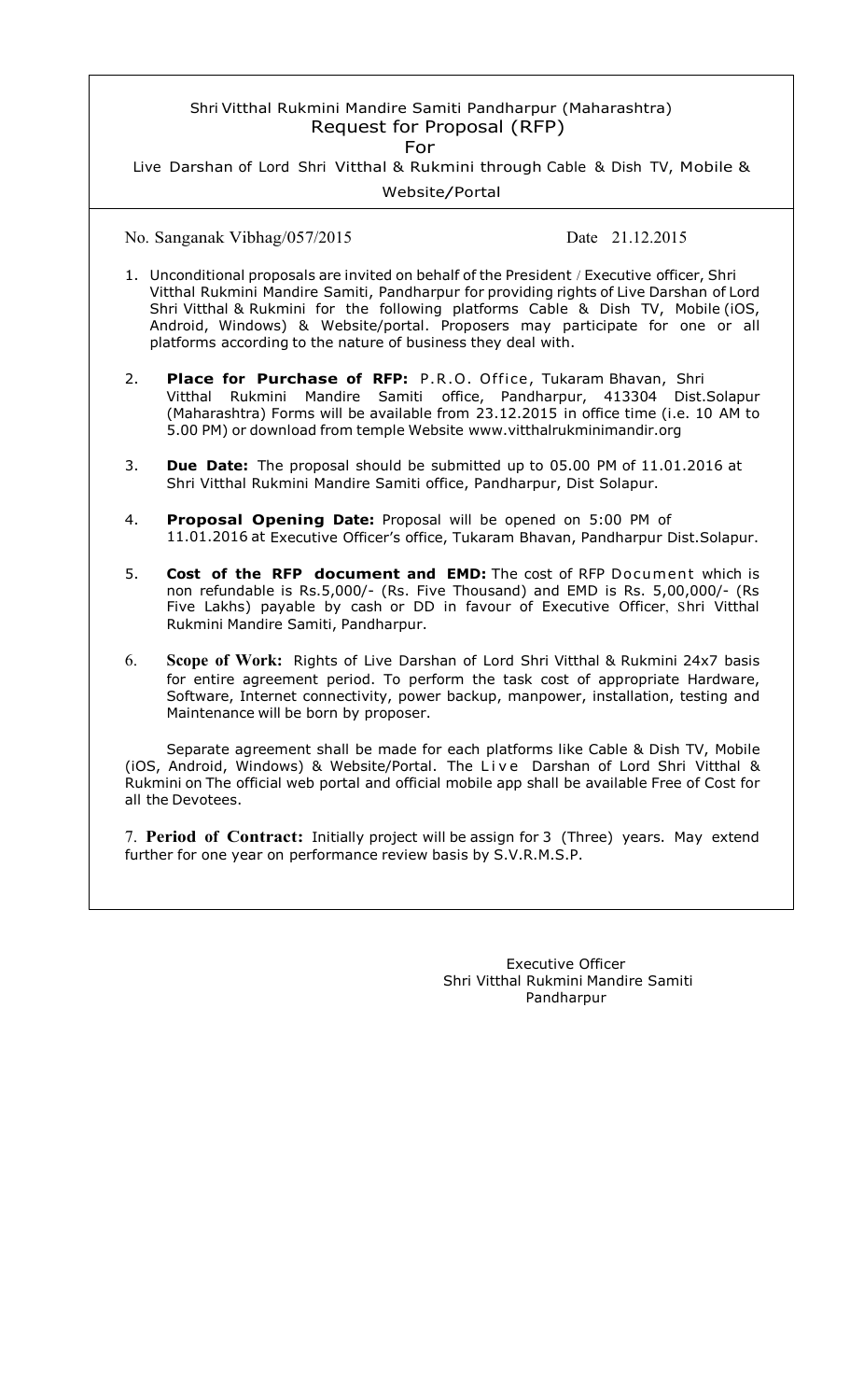Request for Proposal

Live Darshan of Lord Shri. Vitthal & Rukmini through Cable & Dish TV, Mobile & Website/Portal



Shri. Vitthal Rukmini Mandire Samiti, Pandharpur. Dist.Solapur (Maharashtra)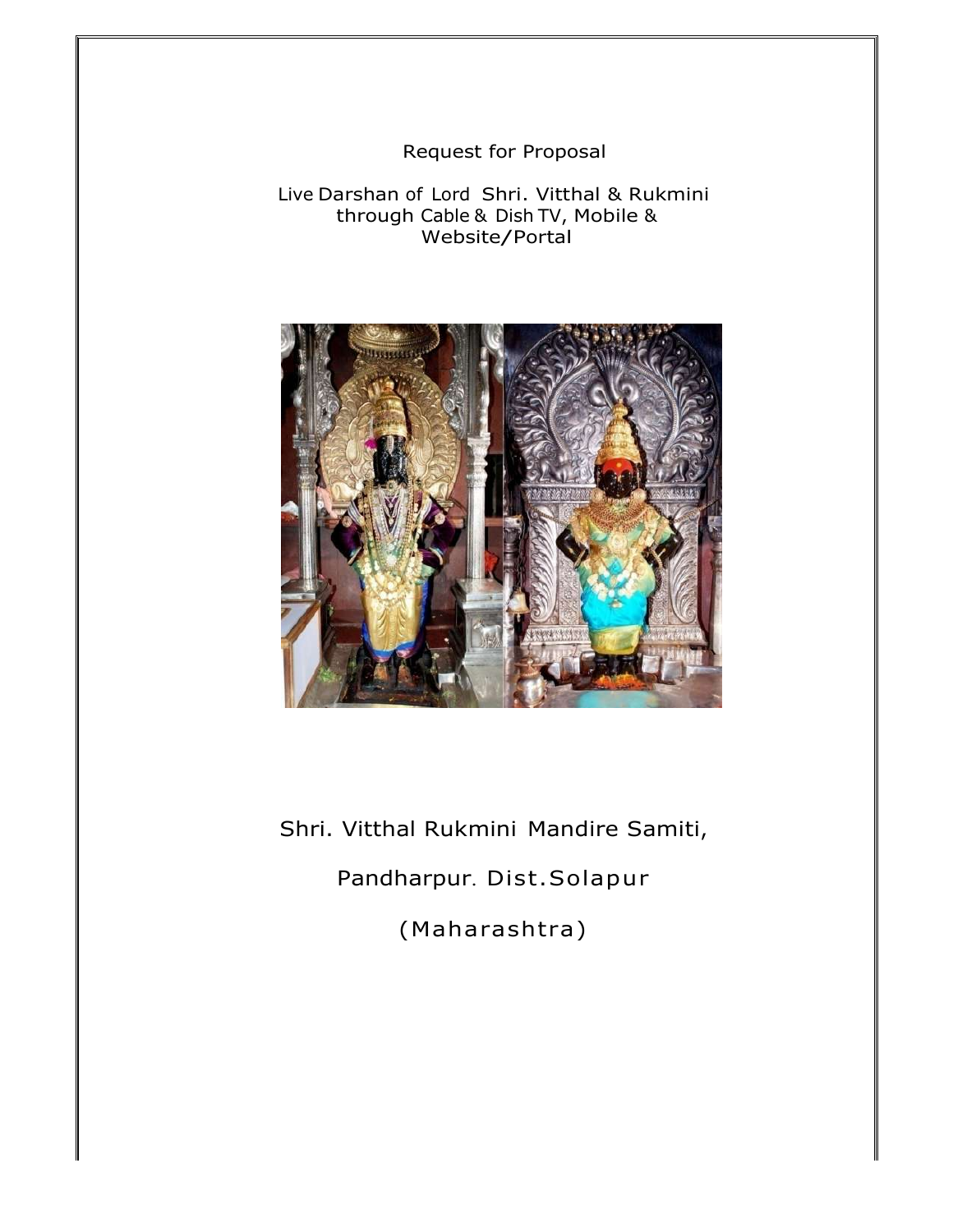#### DISCLAIMER

All information contained in this Request for Proposal (RFP) provided / clarified is in the good interest and faith. This is not an agreement and this is not an offer or invitation to enter into an agreement of any kind with any party. Though adequate care has been taken in the presentation of this RFP document, the interested proposers shall satisfy themselves that the document is complete in all respects.

The information published in this document is not intended to be exhaustive. Interested proposers are required to make their own enquiries and assumptions wherever required. Intimation of discrepancy, if any, should be given to the specified office immediately. If no intimation is received by this office by the date mentioned in the document, it shall be deemed that the RFP document is complete in all respects and firms submitting their RFP are satisfied that the RFP document is complete in all respects.

S.V.R.M.S.P reserves the right to reject any or all of the applications submitted in response to this RFP document at any stage without assigning any reasons whatsoever. S.V.R.M.S.P also reserves right to withhold or withdraw the process at any stage with intimation to all who have submitted their proposal in response to this RFP. S.V.R.M.S.P reserves the right to change/modify/amend any or all of the provisions of this RFP document without assigning any reason. Any such change would be communicated to the proposer by posting it on the Websites www.vitthalrukminimandir.org

Neither S.V.R.M.S.P nor their employees and associates will have any liability to any prospective respondent interested to apply or any other person under the law of contract to the principles or resolution or unjust enrichment or otherwise for any loss, expense or damage which may raise from or be incurred or suffered in connection with anything contained in this RFP document, any matter deemed to form part of this RFP document, the award of the assignment, the information and any other information supplied by or on behalf of S.V.R.M.S.P or their employees and Proposer or otherwise arising in any way from the selection process for the Assignment.

Information provided in this document or imparted to any respondent as part of RFP process is confidential to S.V.R.M.S.P and shall not be used by the respondent for any other purpose, distributed to, or shared with any other person or organization.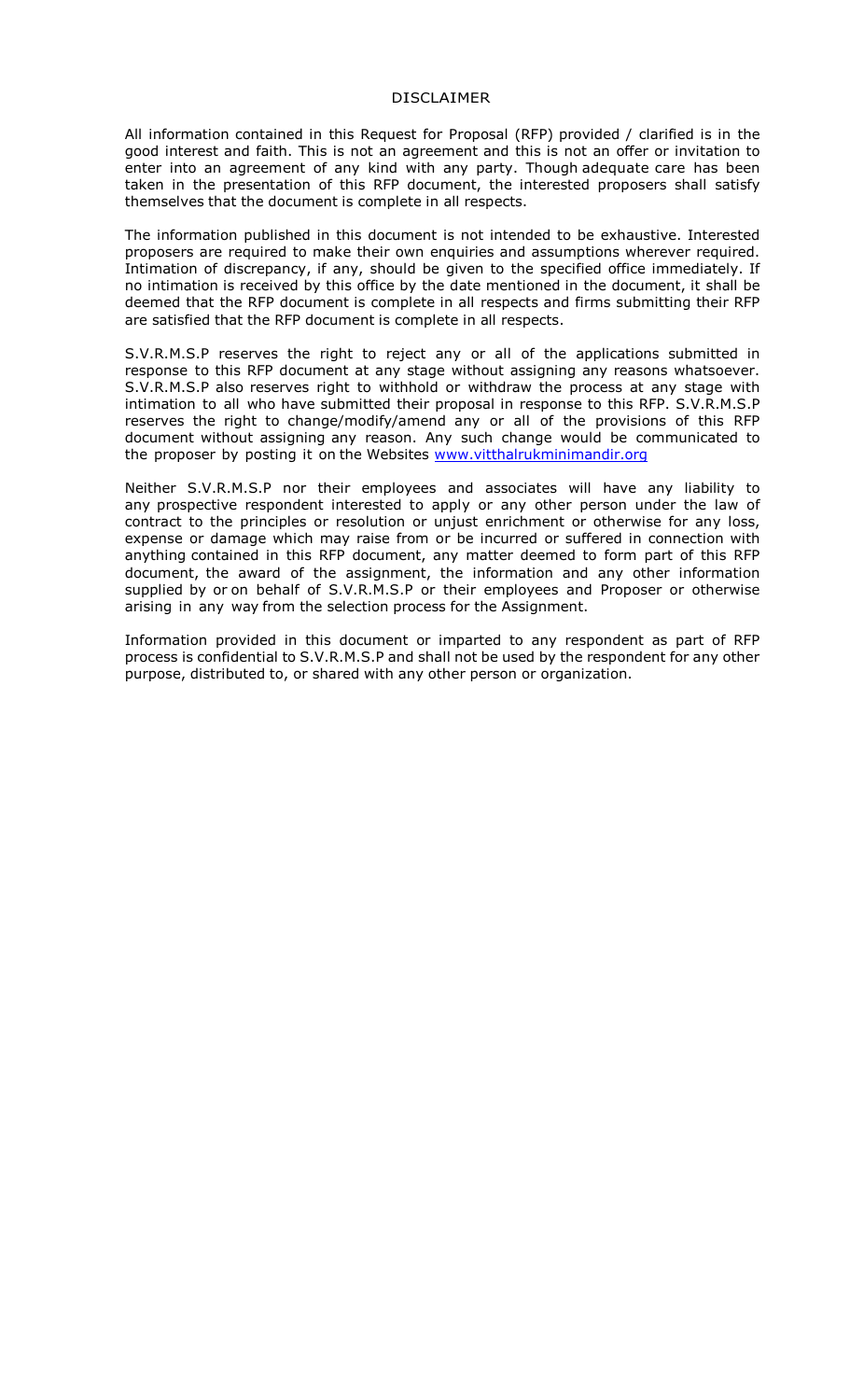# Acronyms

| S.V.R.M.S.P    | Shri Vitthal Rukmini Mandire Samiti, Pandharpur   |
|----------------|---------------------------------------------------|
| <b>EMD</b>     | <b>Earnest Money Deposit</b>                      |
| GoMP           | Government of Maharashtra                         |
| <b>RFP</b>     | Request for Proposal                              |
| CMMI           | Capability Maturity Model Integration             |
| FY.            | <b>Financial Year</b>                             |
| CA             | <b>Charted Accountant</b>                         |
| <b>O&amp;M</b> | <b>Operation &amp; Maintenance</b>                |
| <b>PSU</b>     | Public Sector Undertaking                         |
| <b>HR</b>      | Human Resource                                    |
| IT.            | <b>Information Technology</b>                     |
| <b>MOA</b>     | Memorandum of Association                         |
| <b>AOA</b>     | Article of Association                            |
| <b>STOC</b>    | Standardization Testing and Quality Certification |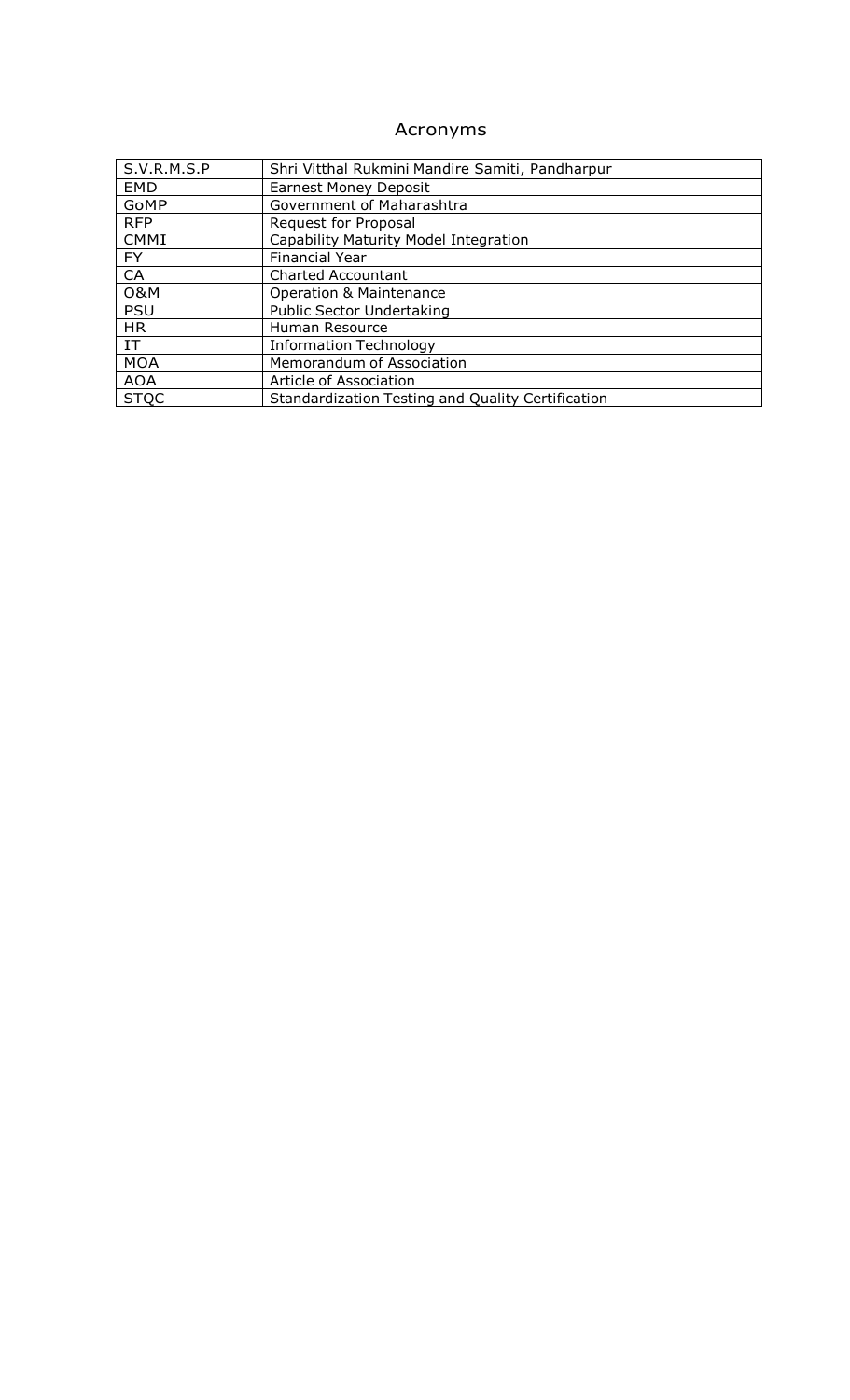| <b>Fact Sheet</b> |  |
|-------------------|--|
|                   |  |

| $\mathbf{1}$   | RFP No.                                        |                                                                                                                                                                    |  |
|----------------|------------------------------------------------|--------------------------------------------------------------------------------------------------------------------------------------------------------------------|--|
| $\overline{2}$ | Name of the Work                               | Live Darshan of Lord Shri Vitthal & Rukmini<br>through Cable & Dish TV, Mobile (iOS,<br>Android, Windows) & Website/Portal.                                        |  |
| 3              | Name of the Issuer of this RFP                 | S.V.R.M.S.P                                                                                                                                                        |  |
| $\overline{4}$ | Date of Issue of this RFP                      | 22.12.2015                                                                                                                                                         |  |
| 5              | Last Date for Submission of this<br><b>RFP</b> | 11.01.2016 upto 5:00 PM                                                                                                                                            |  |
| 6              | Date of Technical Presentation                 | 04.01.2016 at 11:00 AM                                                                                                                                             |  |
| $\overline{7}$ | Place of Technical Presentation                | Office of Executive Officer, Tukaram Bhavan,<br>S.V.R.M.S. Pandharpur.                                                                                             |  |
| 8              | Date of Financial Bid opening                  | 11.01.2016 at 05:00 PM                                                                                                                                             |  |
| 9              | Place of Financial Bid Opening                 | Office of Executive Officer, Tukaram Bhavan,<br>S.V.R.M.S. Pandharpur.                                                                                             |  |
| 10             | Address of Communication                       | Executive Officer, Tukaram Bhavan,<br>S.V.R.M.S. Pandharpur. Dist. Solapur 413304<br>(Maharashtra)                                                                 |  |
| 11             | Cost of RFP Document                           | Cash or DD of Rs. 5,000/- (Rs. Five Thousand)<br>in favor of S.V.R.M.S.P, Pandharpur to be<br>submitted till the opening of RFP.                                   |  |
| 12             | Earnest Money Deposit (EMD)                    | Draft or<br>Bank Guarantee<br>of<br>Demand<br>Rs.5,00,000/-(Rs. Five Lakhs) in favor of<br>Executive Officer, Pandharpur submitted<br>along with the RFP documents |  |
| 13             | <b>EMD Validity Period</b>                     | Contact period (i.e. Three Years)                                                                                                                                  |  |
| 14             | Validity of Proposal                           | 60 days from the date of submission                                                                                                                                |  |
| 15             | Method of Selection                            | Quality-and-Cost-Based Selection (QCBS)                                                                                                                            |  |

Note

- 1. S.V.R.M.S.P reserve the right to change any schedule of any process. Please Visit S.V.R.M.S.P Website http://www.vitthalrukminimandir.org regularly for the same.
- 2. Proposals must be received not later than time, date and venue as mentioned in the Fact Sheet. Proposals that are received after the deadline WILL NOT be considered in this process.
- 3. Any future Corrigenda/Information shall be posted only on our Website http://www.vitthalrukminimandir.org
- 4. Rejected / disqualified Proposers would only be intimated post final selection of successful Proposer/ completion of the process. Along with such intimation, EMD retuning process would be initiated for disqualified Proposers and the same would be affected within 30 days of issuing letter of intent to successful Proposer.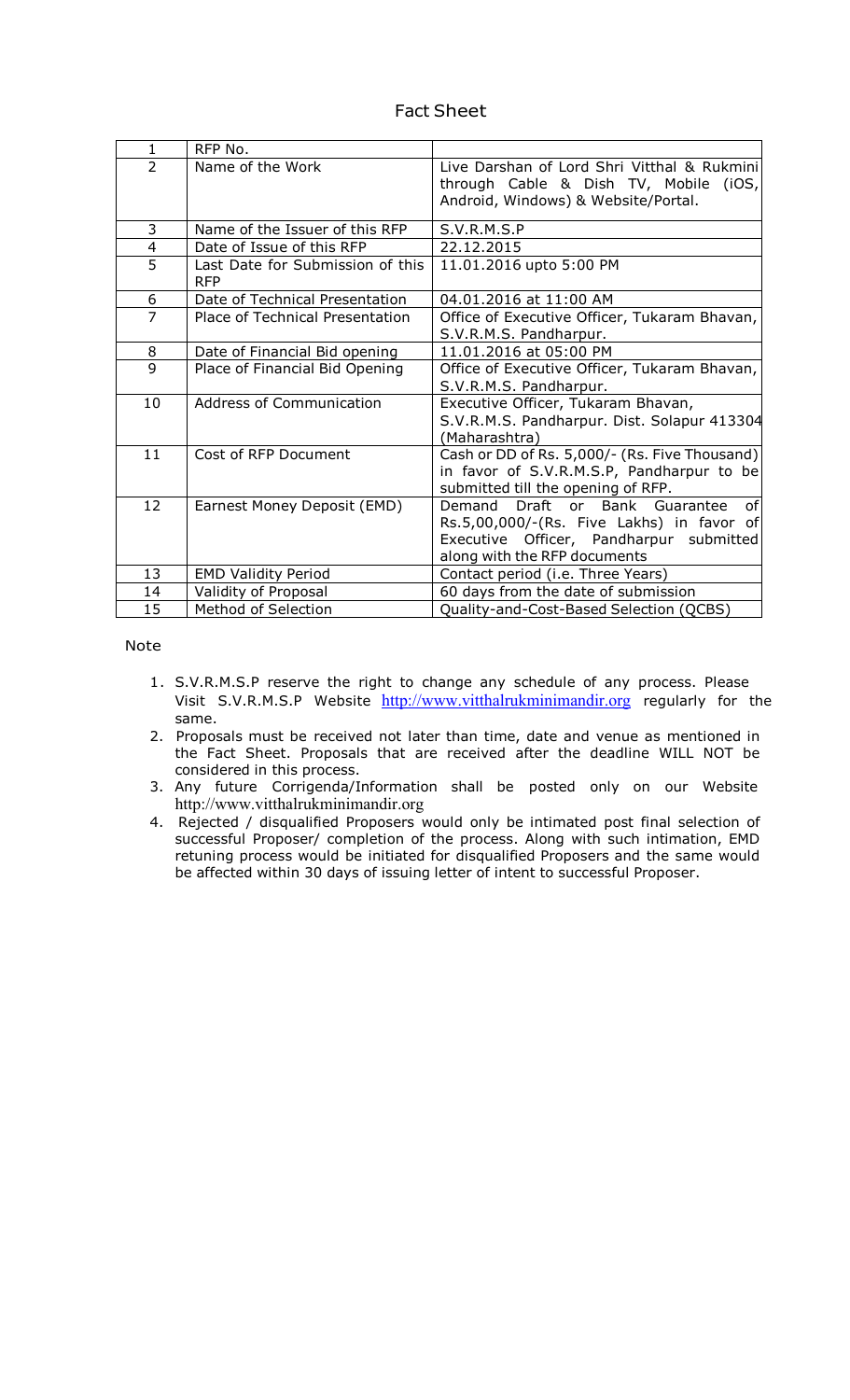RFP Note./ Sanganak Vibhag/057/ 2015 Date 21.12.2015

#### About this RFP

The primary objective of this document is to select the appropriate agency/Companies for providing rights of Live Darshan of Lord Shri Vitthal & Rukmini for the following platforms Cable & Dish TV, Mobile (iOS, Android, Windows) & Website/Portal. Proposers may participate for one or both platforms according to the nature of business they deal with. This will also facilitate deployment & implementation of necessary hardware and presentation of consistent and standardized user interface plugging.

Overviews of understanding the User's requirements with highlighting features are to be excluded/included in this RFP document. The details of proposed solution, and how the proposed solution will get implemented or activities to be performed are also mentioned. Further, the detailed information about total time period for which the S.V.R.M.S.P will give the rights of Live Darshan are also mentioned in this document.

S.V.R.M.S.P required financial offer from the agencies / companies who wants to acquire Live Darshan rights for the following platforms Cable & Dish TV, Mobile (iOS, Android, Windows) & Website/Portal. The Live Darshan of Lord Shri Vitthal Rukmini on S.V.R.M.S.P official web portal and official mobile app shall be available Free of Cost for all the Devotees. Proposers may participate for one or all platforms according to the nature of business they deal with.

- 2. **Place for Purchase of RFP:** P.R.O. Office, Tukaram Bhavan, Pandharpur, 413304. Forms will be available from 22.12.2015 on office time (i.e. 06 AM to 10 PM) or download from temple Website www.vitthalrukminimandir.org
- 3. **Due Date:** The proposal should be submitted upto 5.00 PM of 11-01-2016 at P.R.O. Office, Tukaram Bhavan, S.V.R.M.S.P office Pandharpur.
- 4. **Last Date :** Proposal received by the S.V.R.M.S.P office after the specified time on the proposal Due Date shall not be eligible for consideration and shall be returned unopened.
- 5. **Proposal Opening Date :** Proposal will be opened on 5.00 PM of 11-01-2016 at Executive Officer, Tukaram Bhavan, S.V.R.M.S.P Office, Pandharpur.
- 6. **Project Commencement Date:** The project has to be start on or before 15th Feb. 2016 Not more than that.
- 7. **Cost of the RFP document and EMD:** Rs. 5,000/- payable by cash or DD in favour of Executive Officer of Shri Vitthal Rukmini Mandire Samiti, Pandharpur, those who have download RFP document from temple's web portal may take cash receipt of Rs. 5,000/- or bring DD of Rs. 5,000/- on proposal opening date, before the starting of proposal opening process. Without the cost of RFP document proposal will not be conceded. Cost of RFP is non refundable in any circumstance.

Rs. 5,00,000/- (Rs. Five Lakhs only) DD or Bank's Cheque in favour of Executive Officer of Shri Vitthal Rukmini Temple, Pandharpur has to be deposited as EMD along with proposal and will return after completion of the work.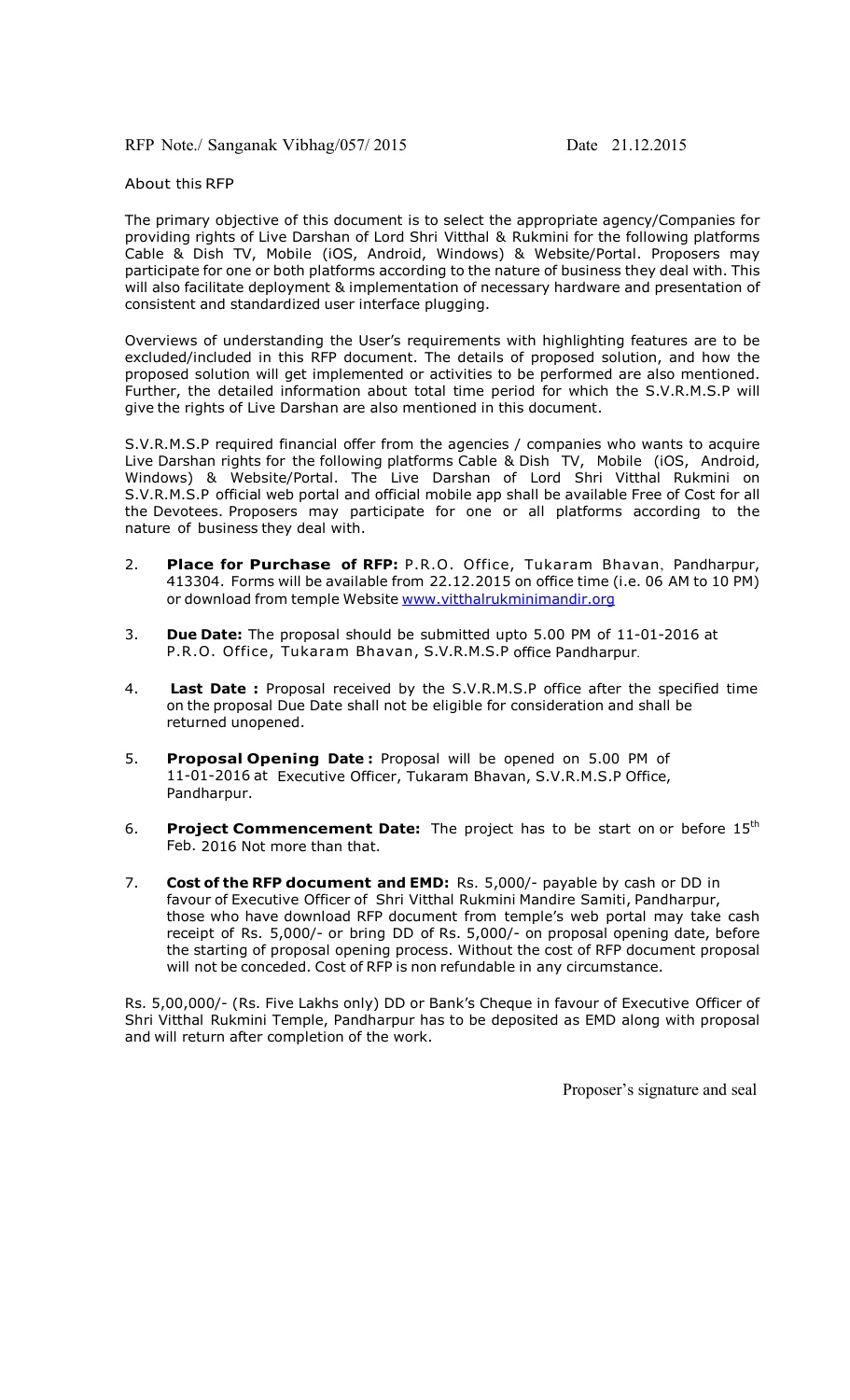The EMD will be for feited at the discretion of S.V.R.M.S.P on account of one or more of the following reasons.

i. The Proposer withdraws its Proposal during the specified period.

ii. Proposer does not respond to requests for clarification of its proposal.

iii. In case of a successful proposer, the said proposer fails to sign the Agreement within 15 days from the date of S.V.R.M.S.P offer letter.

iv. In case of a Successful proposer not operate as per terms and condition of this RFP.

v. In case of a Successful proposer not start services on all platform within One Month form signing of the contact.

8. **Scope of Work:** Rights of Live Darshan of Lord Shri Vitthal Rukmini 24x7 basis for entire agreement period. To perform the task cost of appropriate Hardware, Software, Internet connectivity, power backup, manpower, installation, testing and Maintenance will be born by proposer.

Separate agreement shall be made for each platforms like Cable & Dish TV, Mobile (iOS, Android, Windows) & Website/Portal. The Live Darshan of Lord Shri Vitthal Rukmini on S.V.R.M.S.P official web portal and official mobile app shall be available Free of Cost for all the Devotees.

Safety of all the equipment used for the above used in the temple premises or outside of the premises shall be sole responsibility of proposer.

9. **Period of Contract:** Initially project will be assign for 3 (three) Years & may extend for further one year on performance review basis by S.V.R.M.S.P.

10. **Validity of Proposal:** The validity of the proposal shall be 60 (Sixty) days from the date of opening of proposal.

11. **Contents to be Produced:** Samiti has full rights on the contents to be produced by the proposer for any platform. Contents have to be published originally no editing will be allowed. Any advertisement on or before live darshan should not be allowed without prior approval of the S.V.R.M.S.P.

12. **Offered Premium:** Offered premium will be deposited in advance, no installment shall be allowed. Yearly 15% increment shall be bear by the proposer.

13. **Eligibility of Proposer:** For determining the eligibility of proposer following points shall apply:

- a) The proposer may be a single entity, registered society with standing of 5 years, a firm or corporate body. Proposer applying individually cannot be a member of another proposer.
- b) The proposer shall not have a conflict of interest, which affects the process. Any proposer found to have a conflict of interest shall be disqualified. The S.V.R.M.S.P determines the situation for conflict of interest and his decision shall be final.
- c) Any organization / institution / committee / individual, has been barred from participating in any project by the Central / State Government / Local authorities or by any entity controlled by it and if the bar subsists as on opening date of proposal, shall not eligible to submit a proposal.
- d) In the last 3 (three) years, the proposer shall be neither failed to perform any contract as evidenced by imposition of a penalty by an arbitral or judicial authority or a judicial pronouncement or arbitration ward, nor have been expelled from any project or contract by any public entity nor have any contract terminated by any public for breach of contract.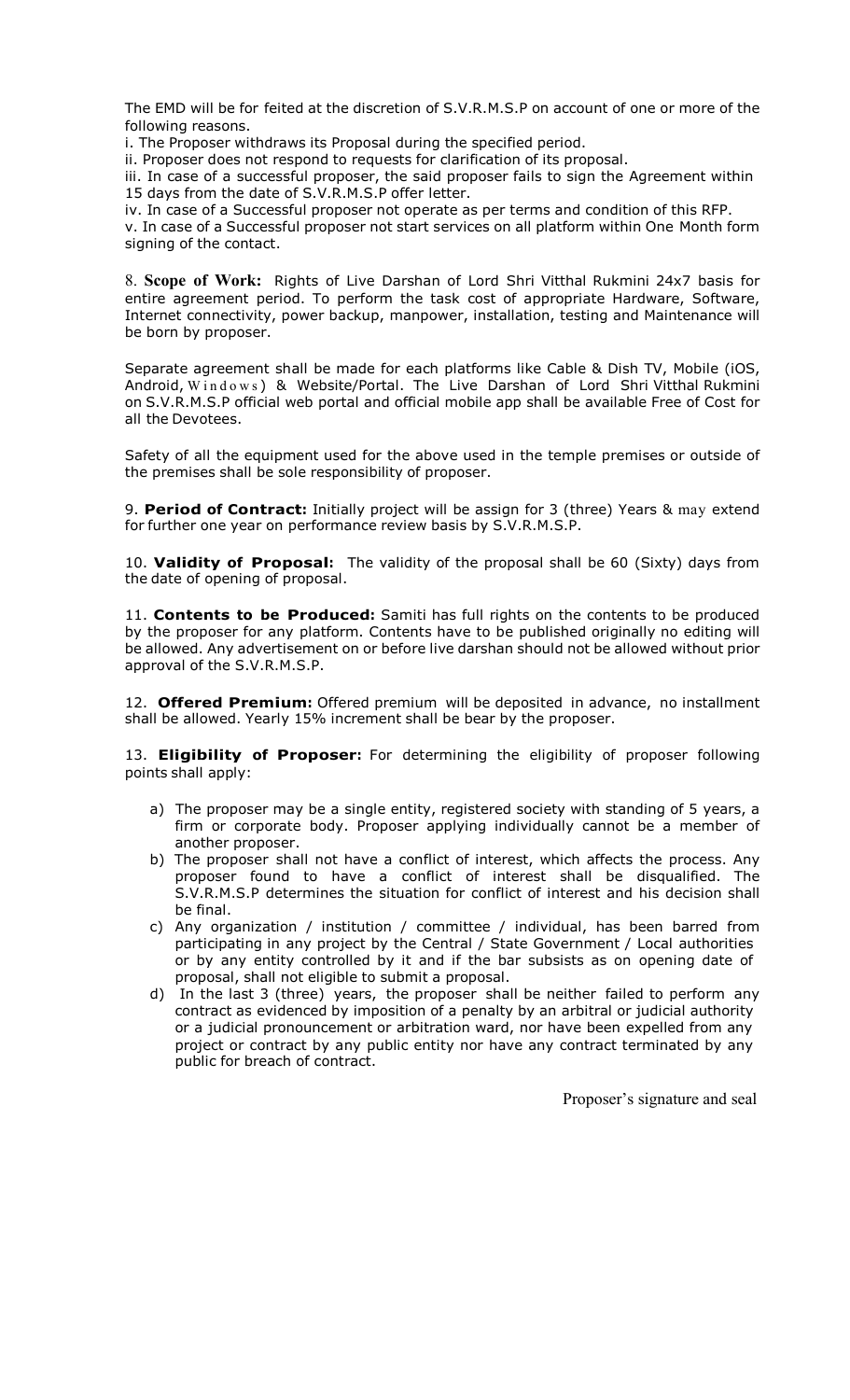- e) The mandatory documents enclosed with the RFP should have attestation from Gazetted Officer or an officer in PSEs or Chartered Accountant of the firms/ Companies or notary.
- f) Experience certificates from the clients, issued by an officer not below the rank of Chief Executive Officer/Managing Director or equivalent rank.
- g) Along with the Proposal, the Company/firm should submit an affidavit of Rs.100/ stating:

'In case any ambiguity is noticed in the document submitted at any stage, we shall be entirely responsible and liable for any action deemed fit under the law'.

All the documents enclosed with the proposal should be listed by the firms/ Companies for the purpose of furnishing declaration.

Proposer's Eligibility Criteria

|          |                                 | Table –1                                                                                                                                                                                                                                                                                                                                            |                                                                                                                                                  |
|----------|---------------------------------|-----------------------------------------------------------------------------------------------------------------------------------------------------------------------------------------------------------------------------------------------------------------------------------------------------------------------------------------------------|--------------------------------------------------------------------------------------------------------------------------------------------------|
| Sr.      | <b>Basic</b>                    | Description                                                                                                                                                                                                                                                                                                                                         | Documents                                                                                                                                        |
| No       | Requirements                    |                                                                                                                                                                                                                                                                                                                                                     | Required                                                                                                                                         |
| 1.<br>2. | Legal Entity<br>Nature of Work  | The Proposer must be a company<br>registered under Indian Companies<br>Act 1956 or LLP Act 2008 or the<br>Partnership Act 1932 (Any kind of<br>consortium is<br>not<br>allowed),<br>with<br>the<br>Service<br>registered<br>Tax<br>Authorities and operating for the last<br>Three years as of 31st March 2015.<br>The company should be working in | Certificates<br>of<br>incorporation<br>$\sqrt{2}$<br>Registration<br>Certificate / Service<br>/ others<br>Tax Registration<br>Certificates<br>of |
|          |                                 | Information<br>the<br>area<br>of<br>and<br>Technology<br>Communication<br>and<br>should be a primary objective in its<br>charter.                                                                                                                                                                                                                   | incorporation<br>Registration<br>along<br>with MOA-AOA/ By -<br>Laws stating nature<br>of business                                               |
| 3.       | Proposer's<br>Turnover          | The Proposer should have a minimum<br>Annual Average turnover of Rs. 5<br>crore (Rs. Five Crore) in the last<br>three financial years (FY12-13, FY13-<br>14, FY14-15)                                                                                                                                                                               | <b>Audited Financial</b><br><b>Statements</b><br>along<br>with<br>Income<br>Tax<br>Returns.<br>(Also fill Annexure<br>$A-2)$                     |
| 4.       | Proposers Net<br>worth          | The Proposer should have positive<br>Net Worth in each of the last three<br>years (FY12-13, FY13-14, FY14-15)                                                                                                                                                                                                                                       | CA Certificate (Also<br>fill Annexure A-2)                                                                                                       |
| 5.       | Proposer's<br>Experience        | The Proposer must have themselves<br>performed at least 10 web casting /<br>Live Event broadcasting activities for<br>government / PSU / Autonomous<br>Bodies of minimum value of Rs. 10<br>lakh each in last 3 years                                                                                                                               | Copies of the Work<br>order<br>along<br>with<br>Successful and with<br>STQC Certificates.<br>(Also fill Annexure<br>$A-3)$                       |
| 6.       | Black listing /<br>Terminations | self-certified<br>A<br>letter<br>by<br>the<br>authorized signatory of the Proposer<br>that the Proposer has not been<br>blacklisted by any Central / State<br>(Central<br>Government<br><b>State</b><br>$\sqrt{2}$<br>Government and Public Sector)                                                                                                 | Self-Certification<br>on<br>company's<br>$\sqrt{2}$<br>firm<br>letterhead<br>(as<br>attached<br>letters)<br>(Also Annexure A-1)                  |
| 7.       | Registrations                   | The Proposer should have at least the<br>followings Registrations:<br>1. Service Tax Registration                                                                                                                                                                                                                                                   | Copies of relevant<br>Registrations                                                                                                              |

Table –1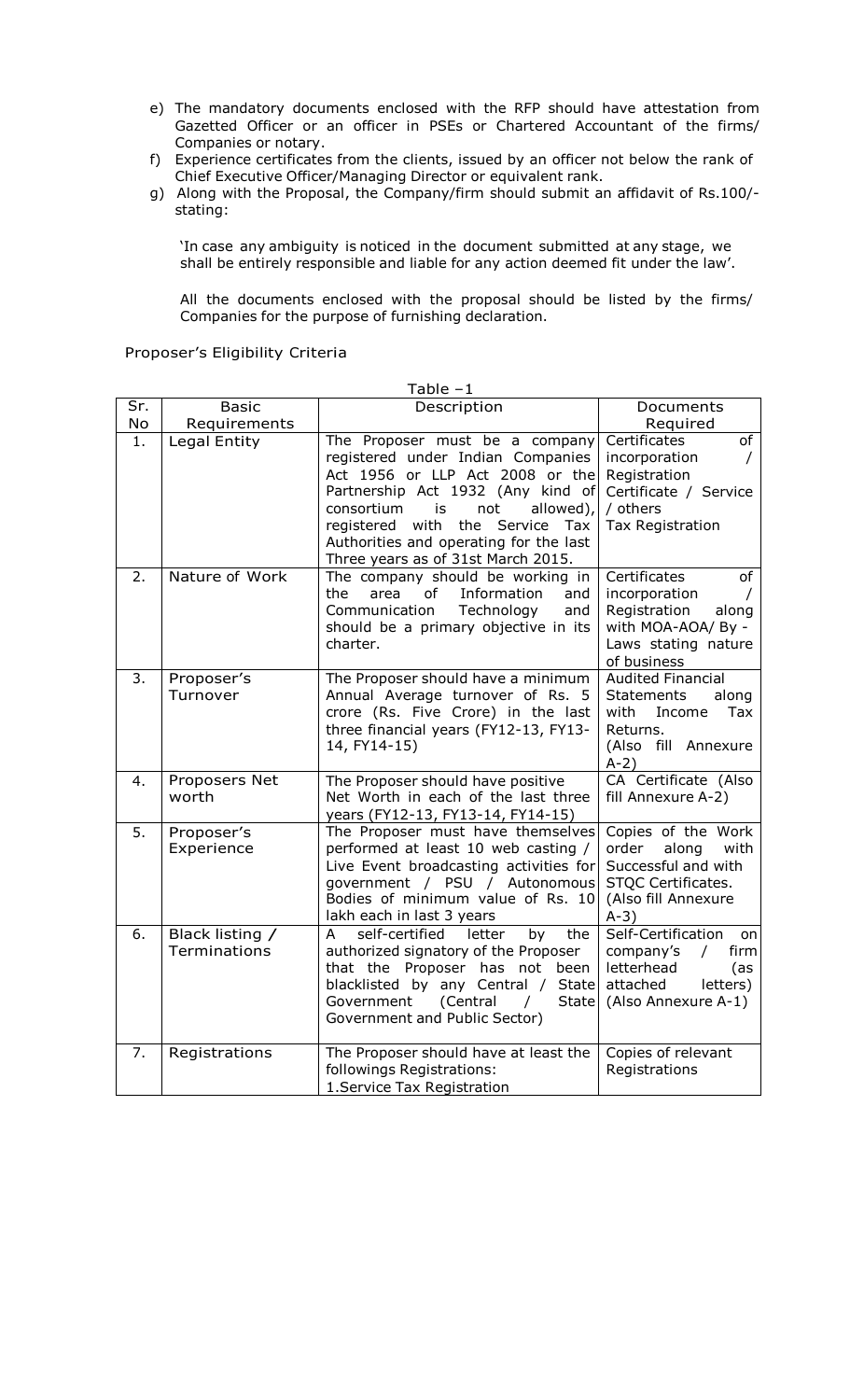|    |                          | 2.PAN Card<br>3.TIN<br>4. PF                                             |                                                                                |
|----|--------------------------|--------------------------------------------------------------------------|--------------------------------------------------------------------------------|
| 8. | Quality<br>Certification | The Proposer must have at least SEI<br><b>CMMI Level 3 Certification</b> | Valid Copy of<br>Certification                                                 |
| 9. | <b>IT Manpower</b>       | Proposer should have at least 20<br>Dedicated IT resource on its payroll | HR declaration on<br>Proposer's<br>letterhead (Also fill<br>Annexure<br>$A-1)$ |

## **Technical Qualification Criteria:**

criteria mentioned below.

a) Technical Proposal for only those Proposers who have been found to be in compliance with the Eligibility Criteria mentioned above would be considered for further evaluation. b) The Technical Evaluation Committee based on technical evaluation framework mentioned shall evaluate each proposal and allot technical score as per the Technical

|           | Table $-2$                                                                                                                                                                                                                                                                                                      |                  |                                                                                  |  |  |
|-----------|-----------------------------------------------------------------------------------------------------------------------------------------------------------------------------------------------------------------------------------------------------------------------------------------------------------------|------------------|----------------------------------------------------------------------------------|--|--|
| Sr.<br>No | Description                                                                                                                                                                                                                                                                                                     | Maximum<br>Score | Supporting<br>Document                                                           |  |  |
| 1.        | Proposer's Turnover: The Proposer should<br>have minimum annual average turnover of in<br>the last three financial years<br>5 Cr. To 6 Cr. = $10$<br>Above 6 Cr. And below 7.5 Cr. = $13$<br>7.5 Cr. and Above $= 15$                                                                                           | 15               | <b>Audited Financial</b><br>Statements.                                          |  |  |
| 2.        | Proposer's Experience: The Proposer must<br>have themselves experiences of web casting /<br>Live events for Religious institutions /<br>Government / PSU autonomous bodies of<br>minimum value of Rs. 10 lakh each in last 3<br>years<br>10 to $15 = 10$<br>Above 15 and below $20 = 13$<br>20 and above $= 15$ | 15               | Copies of the Work<br>order<br>along<br>with<br>successful<br>completion of work |  |  |
| 3.        | should<br>Manpower:<br>Proposer<br>have<br>IT<br>Dedicated IT resource on its payroll<br>20 to $30 = 10$<br>Above 30 and below $75 = 13$<br>75 and above $= 15$                                                                                                                                                 | 15               | HR declaration on<br>Letterhead                                                  |  |  |
| 4.        | Safe to Web Cast / Live: As the Website<br>will be hosted on Govt. Server, the Proposer<br>should have experience of getting the Website<br>Audited from CERT-IN Empanelled vendors<br>/ STQC compliance in last 3 years<br>10 to $15 = 10$<br>Above 15 and below $20 = 13$<br>20 and Above $=15$               | 15               | Copies of Security<br><b>Audit Certificates</b>                                  |  |  |
| 5.        | Technical Presentation / Solution Evaluation<br>by Nodal Agency / capability demonstration<br>of Proposer                                                                                                                                                                                                       | 40               | Technical<br>Presentation                                                        |  |  |
|           | Total                                                                                                                                                                                                                                                                                                           | 100              |                                                                                  |  |  |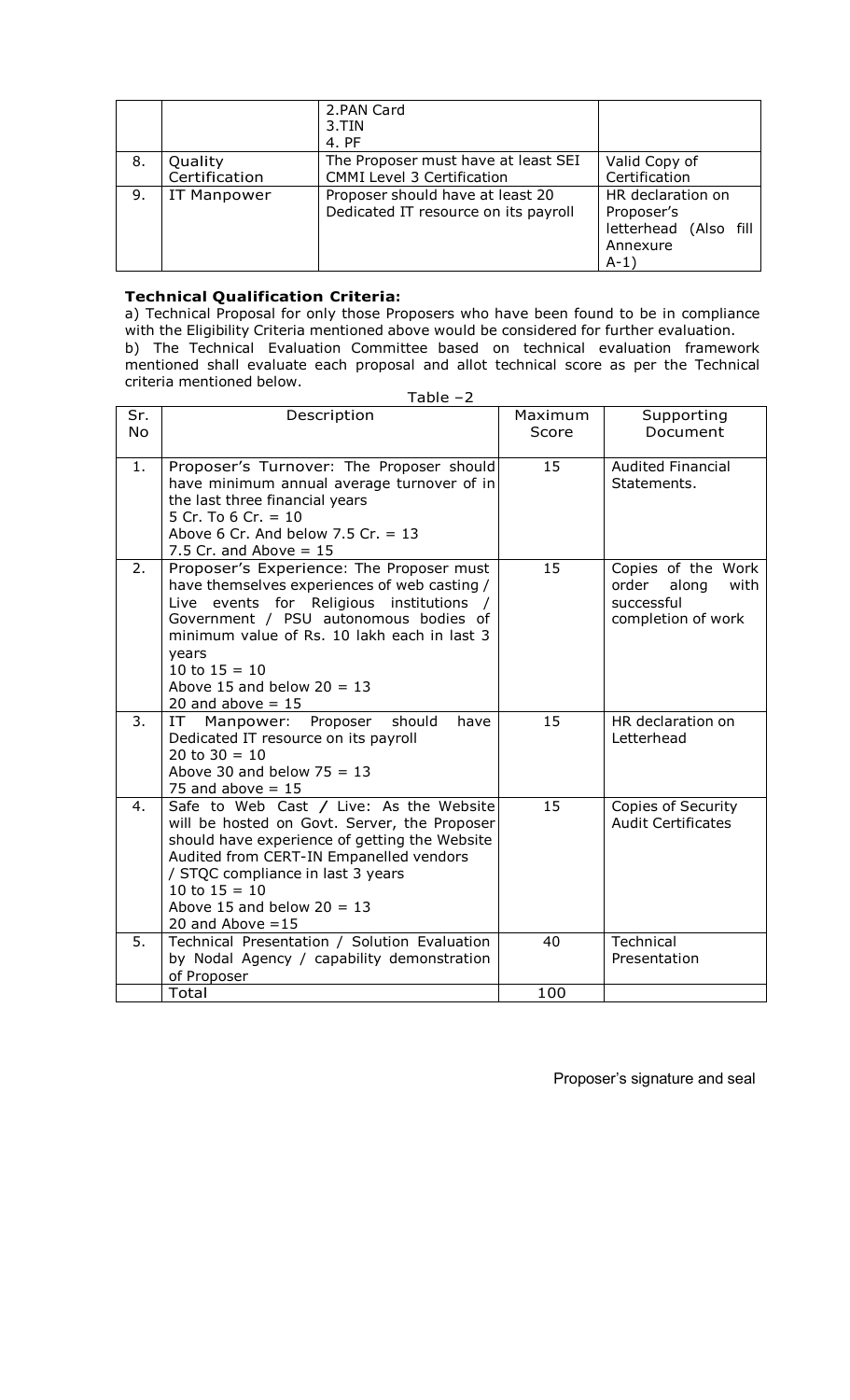#### **Technical Presentation:**

As a part of technical evaluation the Proposers would be invited for a technical presentation before the evaluation committee the purpose of this presentation is to facilitate committee members to effectively comprehend the Proposer's capability and compliance on technical evaluation parameter. In the technical presentation the Proposers are expected to demonstrate the approach, methodology, team composition, training plans, adherence to time lines, and strategy including of O & M phase.

After the technical evaluation is completed, S.V.R.M.S.P will open the Financial Proposals of qualified proposer. Proposers who score in a Technical bid 50 or more score, would be qualified for the financial bid evaluation process

Note:- If a group of proposers want to propose as a consortium, then it will be considered only if every member of consortium fulfils the above eligibility criteria.

14. **Amendment in RFP document:** At any time prior to the deadline for submission of proposal, the committee may, for any reason, modify the RFP document by issuance of amendment. Any amendment thus issued will be sent in writing to all those who have purchased the RFP document and a copy of amendment will be available on temple web portal http://www.Shri Vitthal Rukmini.nic.in/. In order to afford the proposer a reasonable time for taking the amendment into account, or for any other reason, the committee may, in its sole discretion, extend the due date.

#### 15. **S.V.R.M.S.P's right to terminate the process:**

S.V.R.M.S.P may terminate the RFP process at any time and without assigning any reason. S.V.R.M.S.P makes no commitments, express or implied, that this process will result in a business transaction with anyone. This RFP does not constitute an offer by S.V.R.M.S.P.

## 16. **Acknowledgement by Proposer**

It shall be deemed that by submitting the proposal the proposer has :

- a) made a complete and careful examination of the RFP document;
- b) received all the relevant information form the S.V.R.M.S.P;
- c) accepted the risk of inadequacy, error or mistake in the information provided in the RFP document or furnished by or on behalf of the S.V.R.M.S.P relating to any of the matters referred to in this RFP document; and
- d) agreed to be bound by the undertakings provided by it under and in terms hereof.

The S.V.R.M.S.P shall not be liable for any omission, mistake or error in respect of any of the above or on account of any matter or thing arising out of or concerning with or relating to the RFP document or the proposing process, including any error or mistake therein or in any information or data given by the Committee.

#### 17. **Disqualification of Proposer**

S.V.R.M.S.P may at its sole discretion and at any time during the processing of RFP, disqualify any Proposer from the tendering process if the Proposer has:

i) Submitted the proposal after the prescribed date and time of submission of bids.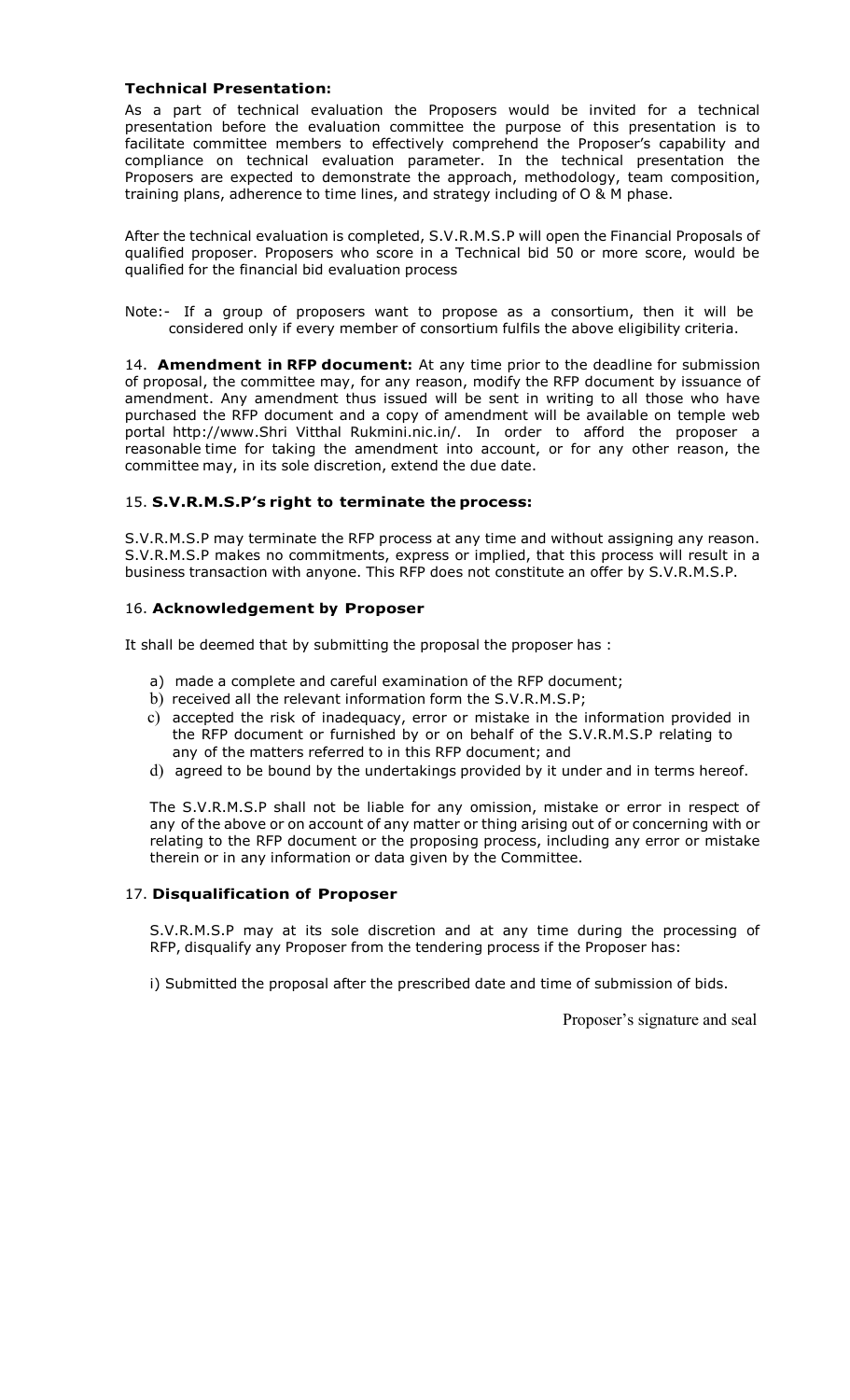ii) Made misleading or false representations in the forms, statements and attachments submitted.

iii) If found to have a record of poor performance such as abandoning works, not properly completing the contract, inordinately delaying completion, being involved in litigation or financial failures, etc

iv) Failed to provide clarifications related thereto, when sought.

v) Conditional bids will be summarily rejected.

vi) Applicants who are found to canvass, influence or attempt to influence in any manner the qualification or selection process, including without limitation, by offering bribes or other illegal gratification, shall be disqualified from the process at any stage.

vii). In the case of premium rates, only rates quoted shall be considered. Any proposal containing percentage below /above the rates quoted is liable to be rejected.

viii). A proposer shall submit the bid which satisfies each and every condition laid down in this notice, failing which, the tender will be liable to be rejected.

18. The S.V.R.M.S.P, do not bind themselves to accept the highest or any proposal or to given any reasons for their decision.

19. VAT, Octroi or any other tax on materials in respect of this Contract shall be payable by the proposer and the S.V.R.M.S.P will not entertain any claim whatsoever in this respect. The proposal shall be issued only to those Companies who have registered with service tax department.

20. This proposal shall form part of the Contract documents and after signing of this if any of the proposer found who deviate from the conditions mentioned in this contract proposal will not consider further more.

21. Proposer shall not use correcting fluid in the tender. If any correction becomes necessary, the same should be done by scoring off originally written rate/figures etc. and then re-writing should be done over/ under the initials of the person filling the Proposal. Use of white fluid or over-writing is not permissible anywhere in the Proposal document.

22. The proposer shall ensure good conduct of the workmen at the site of work.

23 **Patent :** The S.V.R.M.S.P shall not liable against all third-party claims of infringement of license agreement, patent, trademark, or industrial design, intellectual property or copy rights etc. arising from use of the Goods/materials/technologies or any part thereof in India or abroad.

24 **Insurance :** The insurance shall be an amount equal to 100 percent of the value of the Goods/materials on "All Risks" valid for a period until the equipments installed in the S.V.R.M.S.P premises or outside S.V.R.M.S.P premises shall be the liability of proposer only. S.V.R.M.S.P is not liable for any breakage of the equipment installed at the temple site.

25. **Subcontracts:** The proposer shall notify the S.V.R.M.S.P in writing of all subcontracts awarded under the Contract, if not already specified in the proposal. Such notification, in the original proposal or later, shall not relieve the proposer from any liability or obligation under the Contract.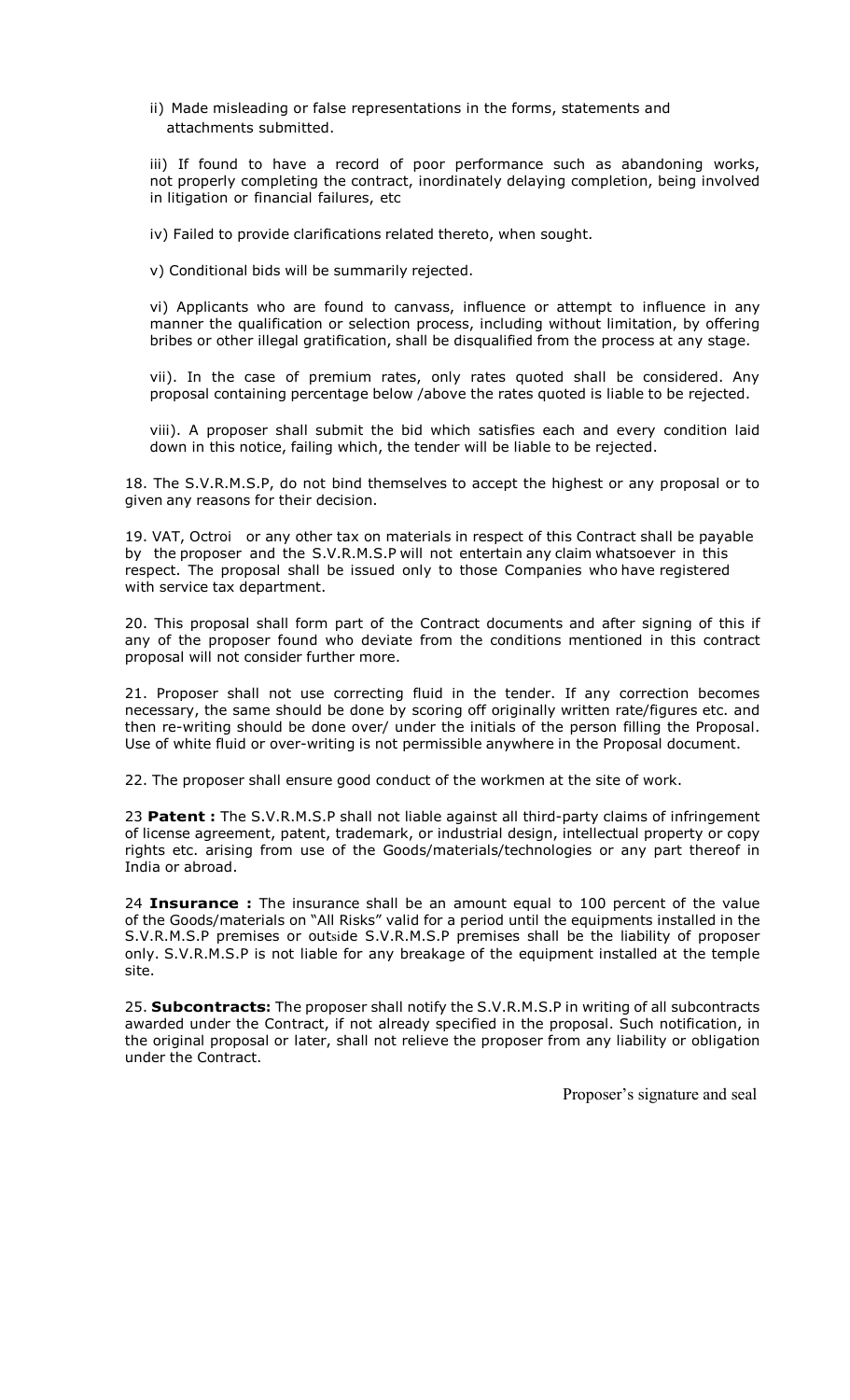26. Termination for Default

- 26.1 The S.V.R.M.S.P, without prejudice to any other remedy for breach of Contract, may terminate the Contract in whole or in part:
	- a) if the proposer continuously fails to restore/restart the services within 24 hours, or within any extension thereof granted by the S.V.R.M.S.P; or
	- b) if the proposer takes more than 15 (fifteen) days to restore/restart fail services.
- 26.2 In the event when S.V.R.M.S.P terminates the Contract partially or whole, then the S.V.R.M.S.P has right to give Contract to other party without prior information and the premium amount will forfeit.

27. Applicable Law: The Contract shall be interpreted in accordance with the laws of the Union of India and the proposer shall agree to submit to the courts under whose exclusive jurisdiction the Registered Office of the S.V.R.M.S.P falls.

28. Taxes and Duties: Proposer will be entirely responsible for all applicable present and future taxes, duties, levies, charges, license fees, etc. in connection to rendering uninterrupted services.

29. Site preparation and installation: The S.V.R.M.S.P is only responsible for the giving the space in the temple premises.

30. Technical Documentation: The Technical Documentation involving detailed instruction for operation and maintenance is to be delivered. The language of the documentation should be English.

31. Sealing and marking of envelopes: The proposer has to prepare two sealed separate envelopes. Technical details shall be kept in an envelope marked as "Technical Details". The financial proposal shall be kept in a separate sealed enveloped and the envelope marked as "Financial Proposal". Envelopes marked, as "Technical Details" and "Financial Proposal" shall be kept in an outer envelope marked as under:

"Request for Proposal for Live Darshan of Shri Vitthal & Rukmini, Pandharpur"

In the outer envelope along with "Technical Details" and "Financial Proposal" the following documents must be kept.

A. The "Technical Details" envelope must contains the following:

- I. Annexure "A".
- II. Signed copy of RFP.
- III. EMD.
- IV. Documents mentioned in Table-1 and Table-2.
- V. Valid registration certificate and clearance certificate of Sales Tax of the State Govt.
- VI. Audited balance sheet of the company for the last 3 years.
- VII. List of works executed/ in hand with name and address of clients, value of works and expected commissioning dates.
- VIII. Experience certificates from the clients, issued by an officer not below the rank of Chief Executive Officer/Managing Director.
	- IX. Detailed information in respect of Company's set up, technical and non-technical staff, testing equipment, service office at local level etc.
	- X. Affidavit of Rs.100/-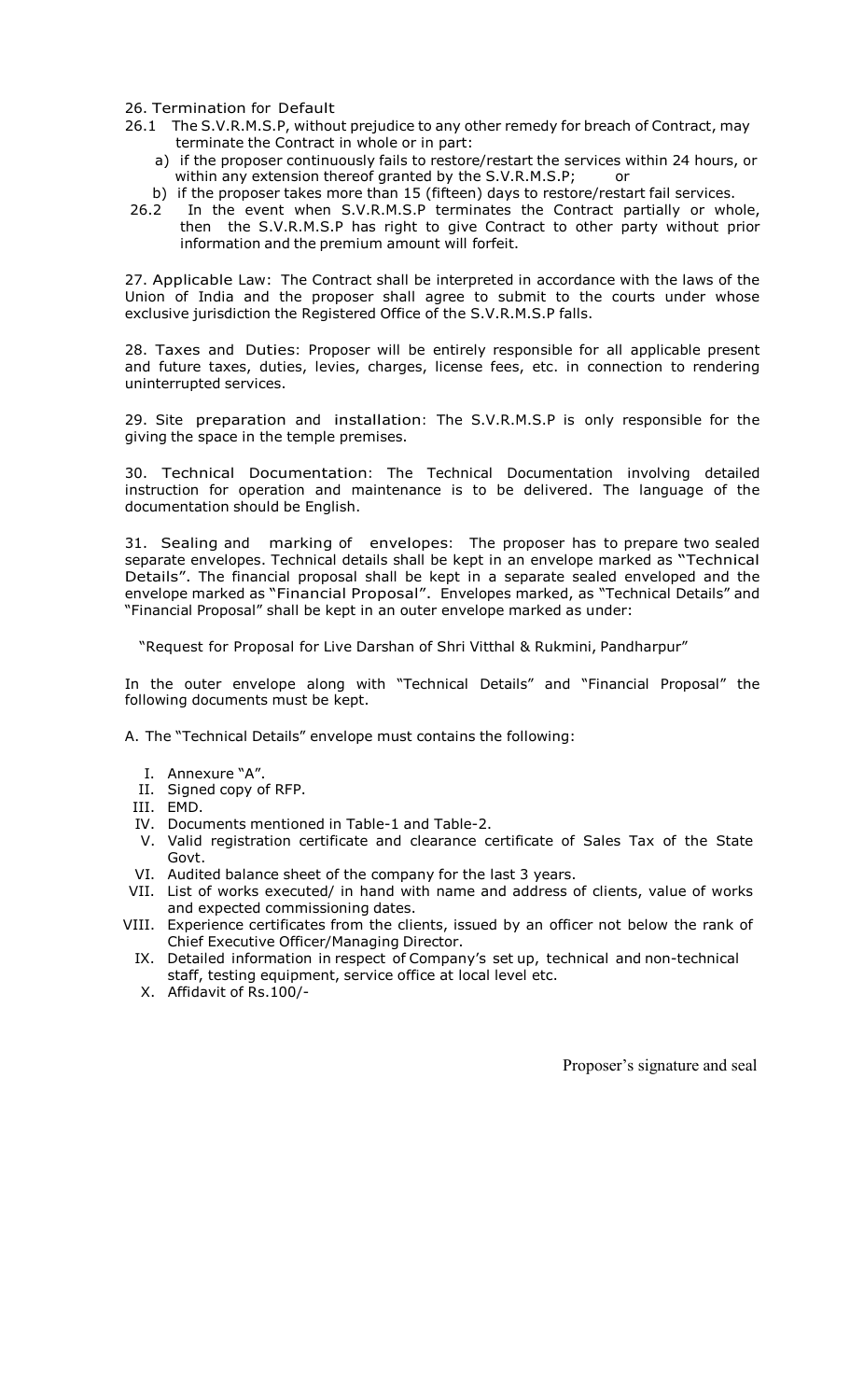- XI. Technical details :
	- o Network Diagram.
	- o List of equipments to be installed.
	- Specification of each equipment used with brand name and model no.
	- o Specification of eacn equipment of Other Technical details, if any.

B. The "Financial Proposal" envelope only contains the signed copy of annexure "B".

32. Award Criteria : The authorized representatives of the S.V.R.M.S.P will open the "Technical Details" envelope first, in the presence of the proposers. Then every proposer has to be shown the demo in front of authorized committee members. The Committee will not entertain any query or clarification from the proposers who fail to qualify. After completion of the all the demo "Financial Proposal" envelope of qualify proposer will be open and evaluated by the committee and decide accordingly.

33. Liability of the Proposer : Proposer is liable to give a feed of live web casting to the S.V.R.M.S.P for publishing it for official web portal as well as official mobile app for which neither S.V.R.M.S.P or its user will not pay any cost.

34. S.V.R.M.S.P's Right to Reject any or All proposals: The Committee reserves the right to accept or reject any proposal, and to reject all proposals at any time, without thereby incurring any liability to the affected proposer or proposers or any obligation to inform the affected proposer or proposers of the grounds for the Committee's action.

35. Force Majeure : The Proposer shall not be to liable for forfeiture of its performance security, liquidated damages, or termination for default if and to the extent that its delay in performance or other failure to perform its obligations under the Contract is the result of an event of Force Majeure. For purposes of this Clause, "Force Majeure" means an event beyond the control of the Proposer and not involving Proposer's fault or negligence and not foreseeable. Such events may include, but are not restricted to, acts of the Client in its sovereign capacity, wars or revolutions, fires, floods, epidemics, quarantine restrictions, and freight embargoes, act of god, riots, strikes etc.

If an event of Force Majeure continues for a period of thirty (30) days or more, the parties may, by mutual agreement, terminate the Contract without either party incurring any further liabilities towards the other with respect to the Contract, other than to effect payment for goods/services already delivered or performed.

(Signature)

Name: Date: Designation & Authority: Place: Seal: Business Address: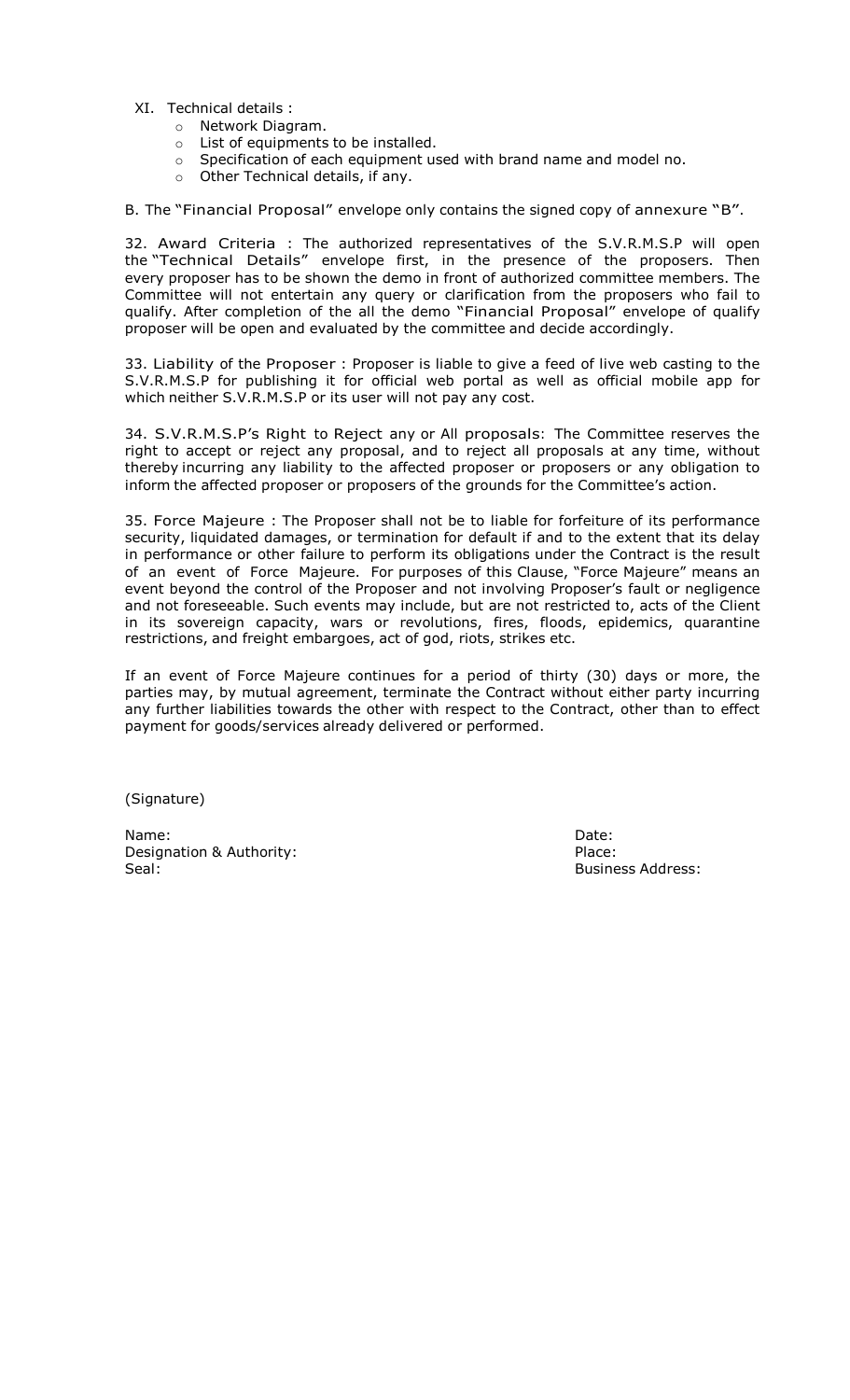## Annexure "B"

## Financial Proposal

(To be kept in the Financial proposal envelope) Name of Work: Live Darshan of Lord Shri Vitthal & Rukmini through Cable & Dish TV, Mobile & Website/Portal.

Date: ----------------

To,

The President/Executive Officer Shri Vitthal Rukmini Mandire Samiti, Pandharpur. Dist- Solapur (Maharashtra)

| 1.               | Name of The Client: Shri Vitthal Rukmini Mandire Samiti, Pandharpur                                                                                                                                          |
|------------------|--------------------------------------------------------------------------------------------------------------------------------------------------------------------------------------------------------------|
| 2.               | Title of Assignment: Live Darshan of Lord Shri Vitthal & Rukmini                                                                                                                                             |
|                  | Rights of Live Darshan of Lord Shri Vitthal & Rukmini on Cable & Dish TV.<br>All the hidden cost, hardware, software, man power, taxes and $\overline{O} \& M$ will<br>be born by proposer.                  |
| 3.               | Cost offered for per year $:$ Rs<br>(Min.Rs.8.00 Lakhs)<br>(in Word Rs)<br>with 15 % Yearly increment.                                                                                                       |
| $\overline{4}$ . | Rights of Live Darshan of Lord Shri Vitthal & Rukmini on Mobile (iOS,<br>Android, Windows) & Website/Portal. All the hidden cost, hardware,<br>software, man power, taxes and O &M with be born by proposer. |
|                  | Cost offered for per year $:$ Rs<br>(Min.Rs.8.00 Lakhs)<br>(in Word Rs)<br>with 15 % Yearly increment.                                                                                                       |
| 5.               | Scope of Work: As per Terms of Reference.                                                                                                                                                                    |
| 6.               | Period of Assignment: Three Year (Can be extended for further one year on<br>the basis of performance review by S.V.R.M.S.P)                                                                                 |

I. We agree to abide by the Proposal and the rates quoted therein.

- II. We agree to pay offer premium quoted above in advance and without installment to the S.V.R.M.S.P.
- III. We undertake that, in competing for (and, if the award is made to us, in executing) the above contract, we will strictly observe the laws against fraud and corruption in force in India namely "Prevention of Corruption Act 1988".
- IV. We understand that you are not bound to accept the highest/lowest or any Proposal you may receive.
- V. The Prices mentioned above are exclusive of taxes and hidden cost. The actual taxes as applicable as per the prevailing rate at the time of invoicing shall be paid extra as per actual.
- VI. The price above should be exclusive of the cost impact owing to minimum required manpower, Hardware & Network equipments, Application & System Software if any, Bandwidth wherever required.

(Signature) Name Complete Postal Address Duly authorized to sign Proposal for and on behalf of Place : Date :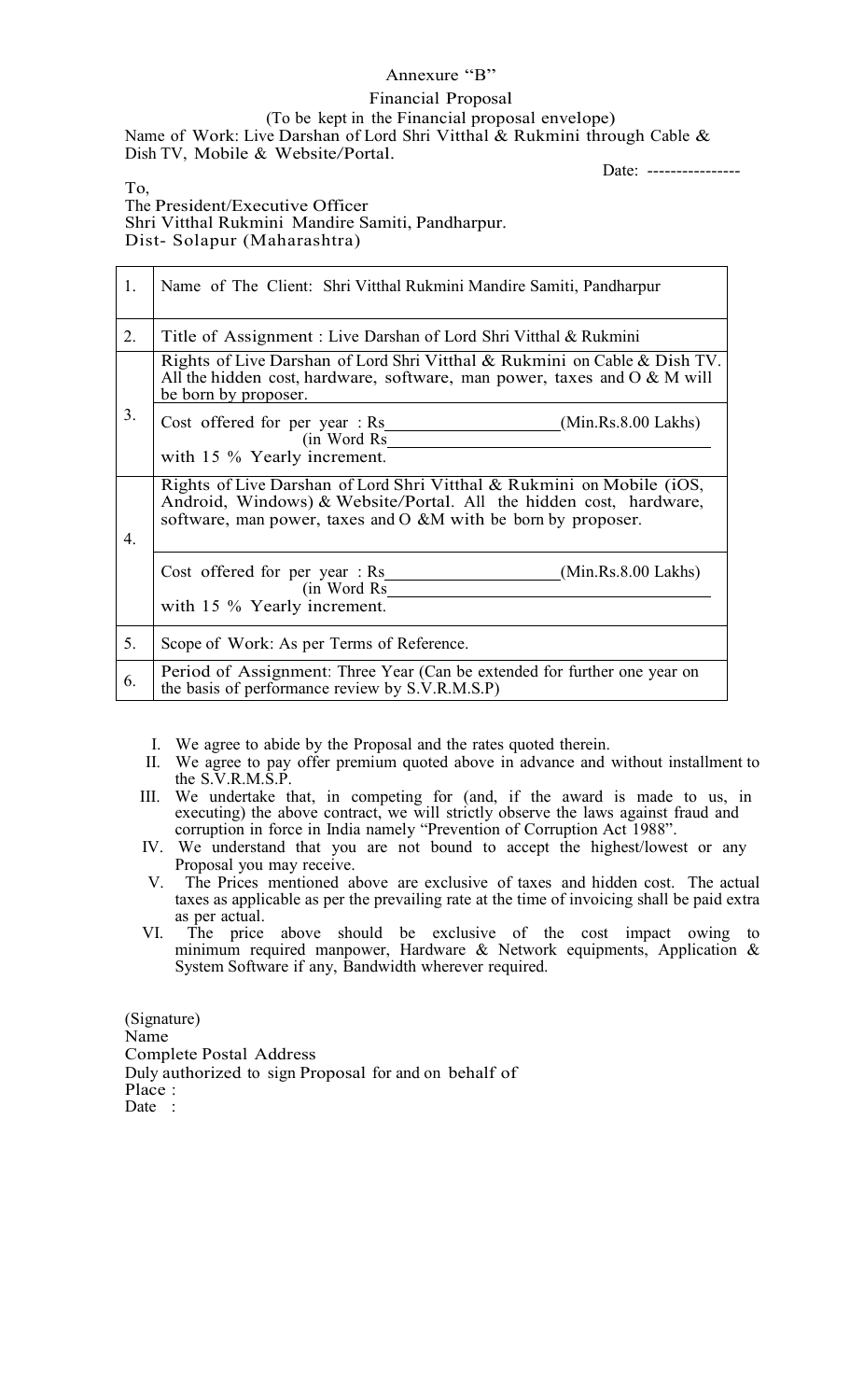## Organizational Structure

- 1. Name of Entity:
- 2. Address
	- a. Postal Address
	- b. E-mail Address
	- c. Telephone No.
	- d. Mobile No.
	- e. Fax No.

3. Name of partners / Directors in case of Partnership firm/company

- a.
- b.

c.

4. Entity Registration Certificate (Number) Date \_ (Attach certified copy of the registration)

- 5. Permanent Account Number:
- 6. Registration Number and date for Service Tax:

7. Self attached copy of Memorandum of Articles of Association in case of a corporate body or Partnership Deed in case of a Firm or copy of Memorandum and Rules in case of Society.

- 8. Particulars of the Authorized signatory of the proposer.
	- a. Name
	- b. Designation
	- c. Postal Address
	- d. E-mail Address
	- e. Telephone No.
	- f. Mobile No.
	- g. Fax No.
- 9. Experience of the entity for running of any such related event.

Signature of the Proposer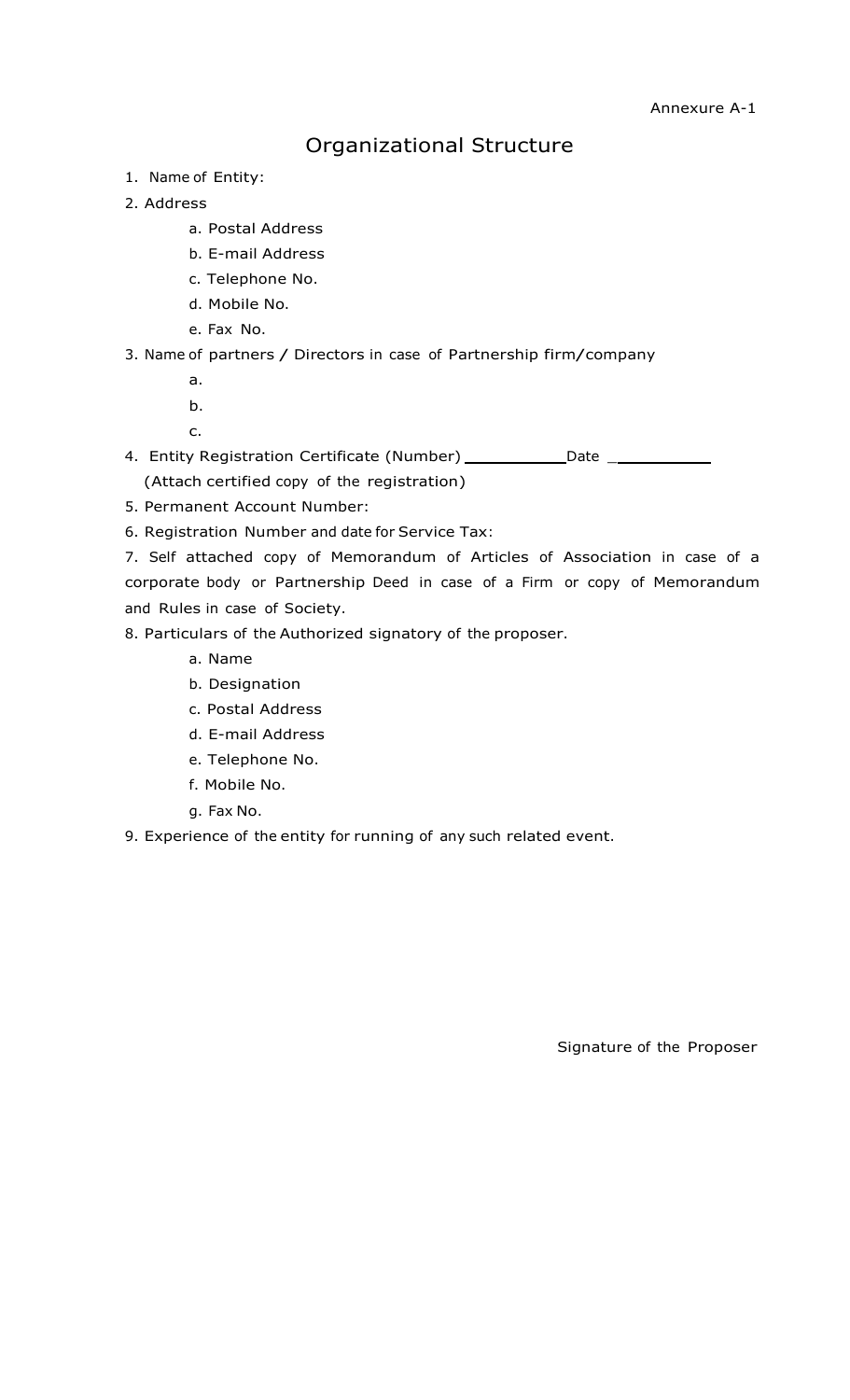Self-declaration for not being blacklisted/ termination by any Government Entity (Letter on the proposer's Letterhead)

To Executive Officer, Shri Vitthal Rukmini Mandire Samiti, Pandharpur

Sub: Declaration for not being blacklisted/ termination by any Government Entity

Ref: RFP for Live Darshan of Lord Shri Vitthal & Rukmini through Cable & Dish TV, Mobile, Website/Portal s and outdoor display units.  $(RFP No:$  Dated:  $//$   $//$   $()$ 

Dear Sir,

In response to the above mentioned RFP I/We, \_\_\_\_\_\_\_\_\_\_\_\_\_\_\_\_\_, as <Designation>\_\_\_\_\_\_\_\_\_ of M/s\_\_\_\_\_\_\_\_\_\_\_\_\_\_\_\_\_\_, hereby declare that our Company / Firm is having unblemished past record and is not declared blacklisted or ineligible to participate for bidding by any State/Central Govt., Semi-government or PSU or terminated due to unsatisfactory performance, breach of general or specific instructions, corrupt / fraudulent or any other unethical business practices. I have read entire conditions of this RFP and hereby give my consent to work on the RFP's condition. I am fully authorized to sign this document. If, Any time any condition of this document found incorrect S.V.R.M.S.P has full authority to disqualify me and terminate the contract.

Yours Faithfully

[Authorized Signatory] [Designation] [Place] [Date and Time] [Seal & Sign] [Business Address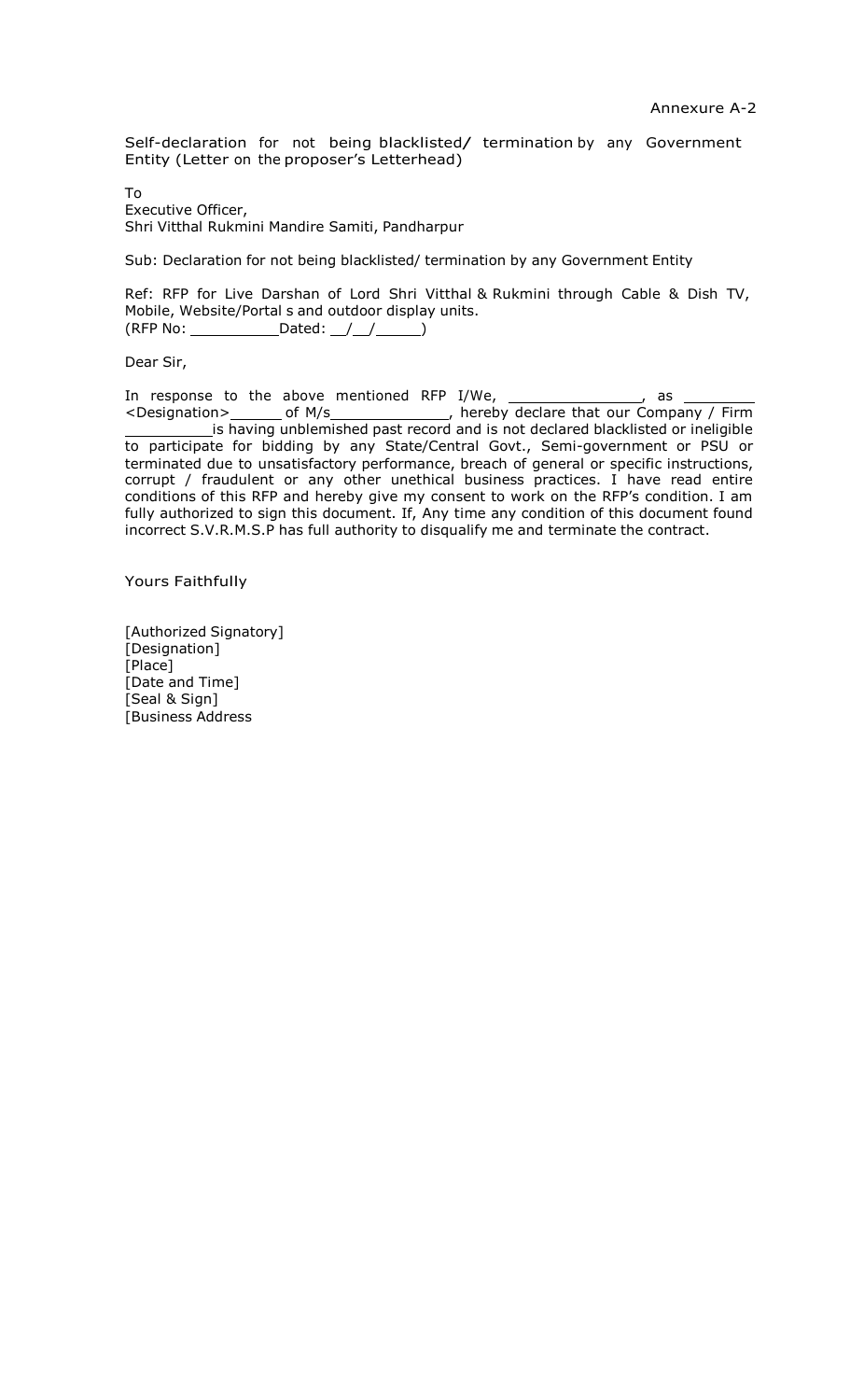Annexure A-3

## Financial Information of Proposer

| S/No | <b>Financial Year</b> | Total Turnover of<br>the Firm | Net Worth of<br>the Firm | Net Profit<br>before tax |
|------|-----------------------|-------------------------------|--------------------------|--------------------------|
|      | FY 2012-13            |                               |                          |                          |
|      | FY 2013-14            |                               |                          |                          |
|      | FY 2014-15            |                               |                          |                          |

Place & Date: Place & Date: Proposer's signature and seal

Note: 1. Please attach audited Balance Sheets, Income Tax returns and CA Certificate to confirming the figures mentioned in columns.

| Sincerely, |
|------------|
| Name:      |
| Title:     |
| Signature  |
| Date:      |
| Company:   |
| Seal       |